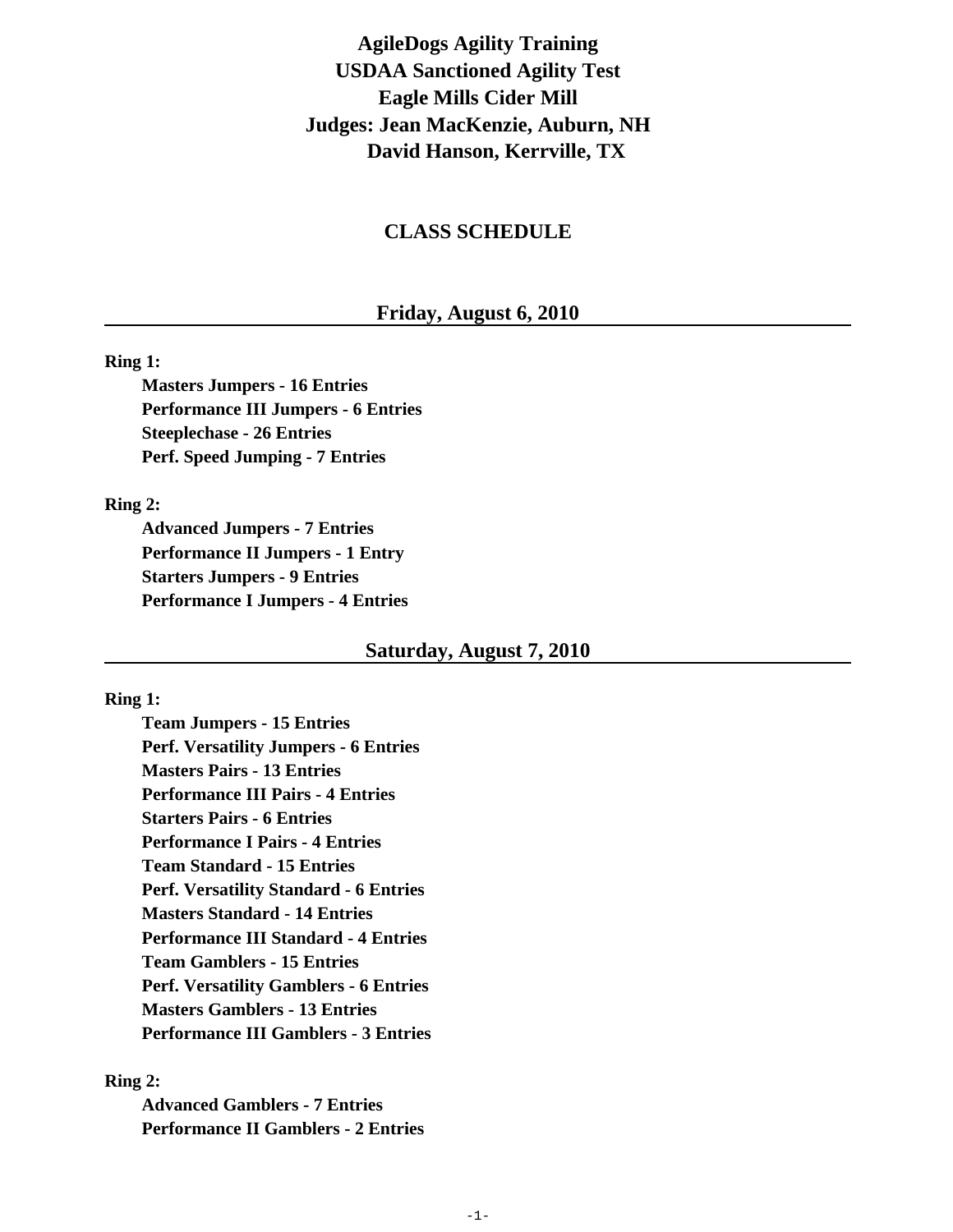# **CLASS SCHEDULE (cont.)**

# **Saturday, August 7, 2010 (cont).**

**Ring 2 (cont.):**

**Starters Gamblers - 15 Entries Performance I Gamblers - 6 Entries Advanced Standard - 8 Entries Performance II Standard - 1 Entry Starters Standard - 13 Entries Performance I Standard - 5 Entries Advanced Pairs - 7 Entries Performance II Pairs - 1 Entry Steeplechase Finals Perf. Speed Jumping Finals Tunnels Only Game - 18 Entries**

### **Sunday, August 8, 2010**

#### **Ring 1:**

**Masters Snooker - 16 Entries Performance III Snooker - 3 Entries Team Snooker - 15 Entries Perf. Versatility Snooker - 6 Entries Masters Pairs - 13 Entries Performance III Pairs - 3 Entries Masters Gamblers - 13 Entries Performance III Gamblers - 3 Entries Team Relay - 15 Entries Perf. Versatility Relay - 6 Entries Advanced Standard - 8 Entries Performance II Standard - 3 Entries Masters Standard - 12 Entries Performance III Standard - 2 Entries**

### **Ring 2:**

**Advanced Pairs - 6 Entries Performance II Pairs - 2 Entries Starters Pairs - 5 Entries Performance I Pairs - 5 Entries Advanced Gamblers - 6 Entries Performance II Gamblers - 3 Entries Starters Gamblers - 11 Entries**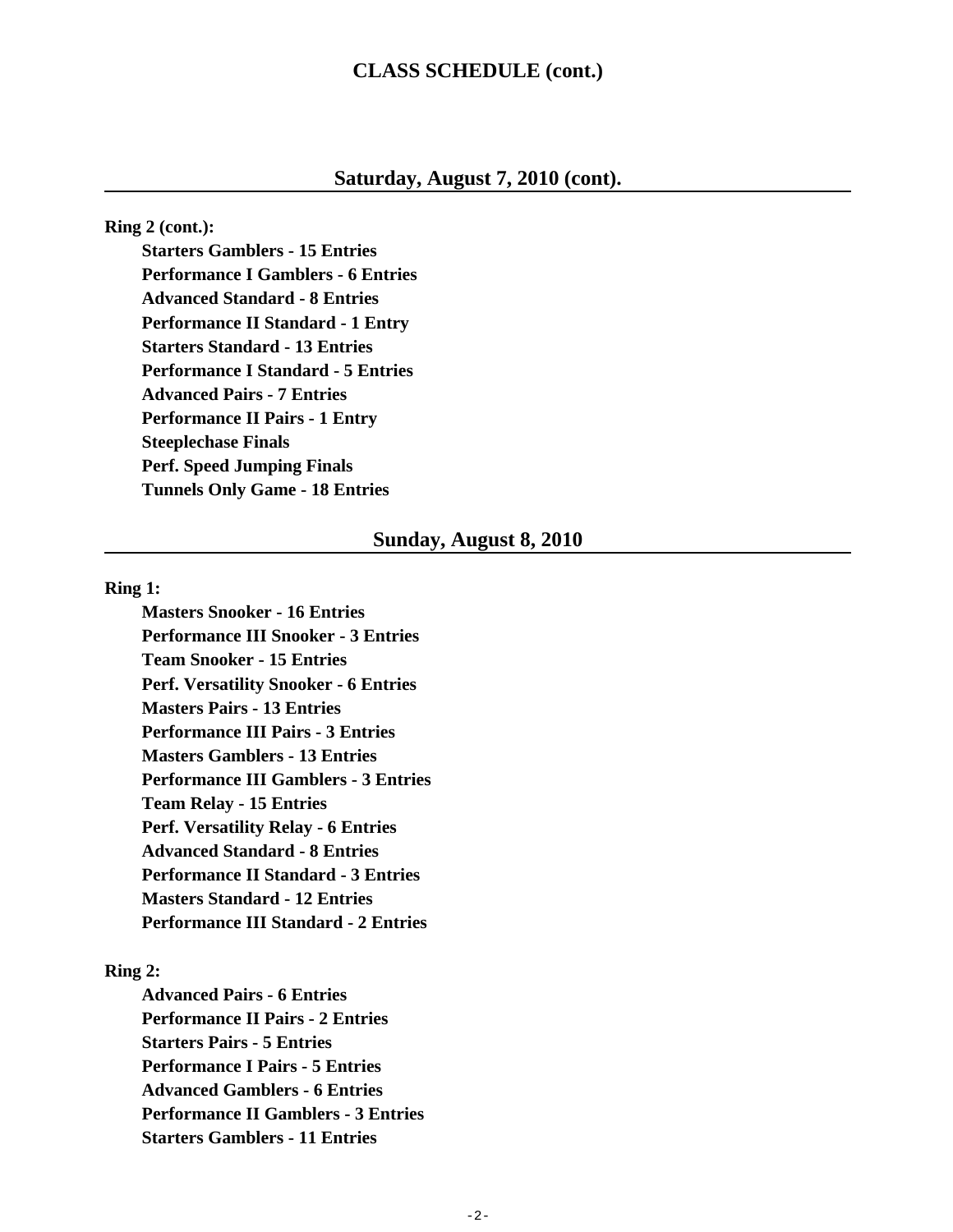# **CLASS SCHEDULE (cont.)**

# **Sunday, August 8, 2010 (cont).**

**Ring 2 (cont.):**

**Performance I Gamblers - 8 Entries Starters Standard - 10 Entries Performance I Standard - 7 Entries Advanced Snooker - 6 Entries Performance II Snooker - 7 Entries Starters Snooker - 9 Entries Performance I Snooker - 7 Entries**

PLEASE BE ATTENTIVE TO ANNOUNCEMENTS THROUGHOUT THE EVENT FOR LAST MINUTE CHANGES. There are 80 dogs entered in this event with 76 entries on Friday, 207 entries on Saturday, and 210 entries on Sunday for a total of 493 entries.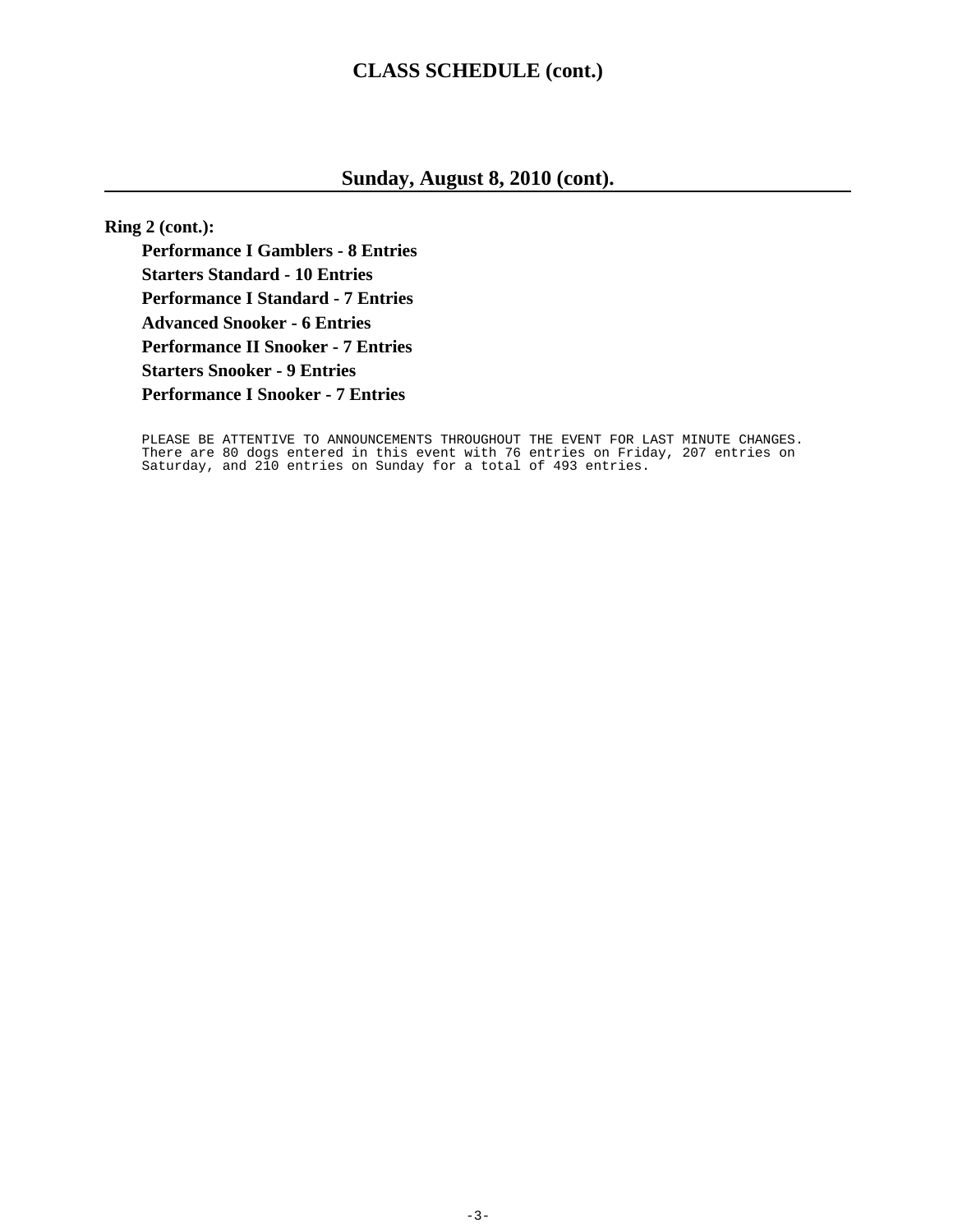# **Running Order List Friday, August 6, 2010**

### **Ring 1: Masters Jumpers**

|        | 12": 2 competitors                                         |
|--------|------------------------------------------------------------|
| 12001  | Sable, Cockapoo, Maureen Arcangel                          |
| 12006  | <b>Neil</b> , Cavalier King Charles Spaniel, Libby Lougnot |
|        |                                                            |
|        | 16": 1 competitor                                          |
| 16009  | Export, All-Canadian, Tracy Sklenar                        |
|        |                                                            |
|        | 22": 10 competitors                                        |
| 22001  | Ruby, Australian Shepherd, Steven Jacobs                   |
| 22002  | Molly, Australian Shepherd, Lisa Jacobs                    |
| 22007  | Breyer, Australian Shepherd, Wendy Cerilli                 |
| 22009  | Colt, Australian Shepherd, Wendy Cerilli                   |
| 22012  | Orso, Australian Shepherd, Wendy Cerilli                   |
| 22015  | Twink, Whippet, Donna DeVoist                              |
| 22023  | Sally Ride, Border Collie, Lisanne Major                   |
| 22024  | Echo, Australian Shepherd, Marcy Rauch                     |
| 22025  | Jock, Border Collie, Lyn Kahn                              |
| 22027  | Caper, Border Collie, Tracy Carter                         |
|        |                                                            |
|        | 26": 3 competitors                                         |
| 26003  | Rocky, Australian Shepherd, Marcy Rauch                    |
| 0.0001 | $-1.1 - 1.1 - 0.4 - 0.11$ , $-0.4 - 1.7 - 0.4$             |

| 26004 | <b>Fidget, Border Collie, Cathy Keenan</b> |
|-------|--------------------------------------------|
| 26007 | Elle, Labradoodle, Connie Cosemento        |

### **Ring 1: Performance III Jumpers**

| 8": 1 competitor                         |
|------------------------------------------|
| P08004 Harley, Havanese, Marla Reznitsky |

| 12": 1 competitor                                |
|--------------------------------------------------|
| P12009 Cooper, Shetland Sheepdog, Dianne Swanker |

#### **16": 4 competitors**

|  | P16002 Brazen, Border Collie, Kathryn Stein     |
|--|-------------------------------------------------|
|  | P16003 Whisper, All-American, Kathryn Stein     |
|  | P16004 Melanie, Australian Shepherd, Donna Legg |
|  | P16009 Bandit, Australian Shepherd, Marcy Rauch |

### **Ring 1: Steeplechase**

| 12001<br>12006 | 12": 2 competitors<br>Sable, Cockapoo, Maureen Arcangel<br>Neil, Cavalier King Charles Spaniel, Libby Lougnot |
|----------------|---------------------------------------------------------------------------------------------------------------|
|                |                                                                                                               |
|                | 16": 4 competitors                                                                                            |
| 16003          | <b>Bing, Rat Terrier, Dee Bramble</b>                                                                         |
| 16005          | Pistol, Boston Terrier, Lisa Norris                                                                           |
| 16008          | Matrix, All-Canadian, Tracy Sklenar                                                                           |
| 16009          | <b>Export</b> , All-Canadian, Tracy Sklenar                                                                   |

#### **22": 15 competitors**

| 22001 | Ruby, Australian Shepherd, Steven Jacobs  |  |
|-------|-------------------------------------------|--|
| 22002 | Molly, Australian Shepherd, Lisa Jacobs   |  |
| 22003 | MacGyver, Australian Shepherd, Donna Legg |  |

| 22008 | Burdock, Australian Shepherd, Wendy Cerilli      |
|-------|--------------------------------------------------|
| 22009 | Colt, Australian Shepherd, Wendy Cerilli         |
| 22010 | Jada, Australian Shepherd, Heidi Fischer         |
| 22012 | Orso, Australian Shepherd, Wendy Cerilli         |
| 22014 | Pico, Australian Shepherd, Wendy Cerilli         |
| 22017 | <b>BB, Australian Shepherd, Marcy Rauch</b>      |
| 22021 | <b>Brite, Border Collie, Pamela Green</b>        |
| 22023 | <b>Sally Ride</b> , Border Collie, Lisanne Major |
| 22024 | Echo, Australian Shepherd, Marcy Rauch           |
| 22025 | Jock, Border Collie, Lyn Kahn                    |
| 22027 | Caper, Border Collie, Tracy Carter               |
|       |                                                  |
|       | 26": 5 competitors                               |
| 26003 | Rocky, Australian Shepherd, Marcy Rauch          |
| 26004 | <b>Fidget</b> , Border Collie, Cathy Keenan      |
| 26007 | <b>Elle</b> , Labradoodle, Connie Cosemento      |
| 26008 | <b>Dapper</b> , Border Collie, Lyn Kahn          |
| 26009 | Woody, Border Collie, Rosemary Redick            |
|       |                                                  |

22007 **Breyer** , Australian Shepherd, Wendy Cerilli

### **Ring 1: Perf. Speed Jumping**

| 8": 2 competitors<br>P08001 <b>Sizzle</b> , Papillon, Jeffrey Boyer<br>P08004 Harley, Havanese, Marla Reznitsky                                                 |
|-----------------------------------------------------------------------------------------------------------------------------------------------------------------|
| 12": 2 competitors<br>P12005 Jart, All-American, Trisha Stall<br>P12007 <b>Tyson</b> , Rat Terrier, Chris Beck                                                  |
| 16": 3 competitors<br>P16002 Brazen, Border Collie, Kathryn Stein<br>P16003 Whisper, All-American, Kathryn Stein<br>P16010 Gaby, All-American, Debbie Wlodarski |

### **Ring 2: Advanced Jumpers**

| 12": 1 competitor                              |
|------------------------------------------------|
| 12009 Carly, Shetland Sheepdog, Dianne Swanker |
|                                                |
|                                                |
| 16": 1 competitor                              |
| 16005 Pistol, Boston Terrier, Lisa Norris      |

#### **22": 4 competitors**

- 22003 **MacGyver** , Australian Shepherd, Donna Legg
- 22008 **Burdock**, Australian Shepherd, Wendy Cerilli
- 22021 **Brite**, Border Collie, Pamela Green
- 22029 **Click**, Border Collie, Grace Smith

#### **26": 1 competitor**

26009 **Woody**, Border Collie, Rosemary Redick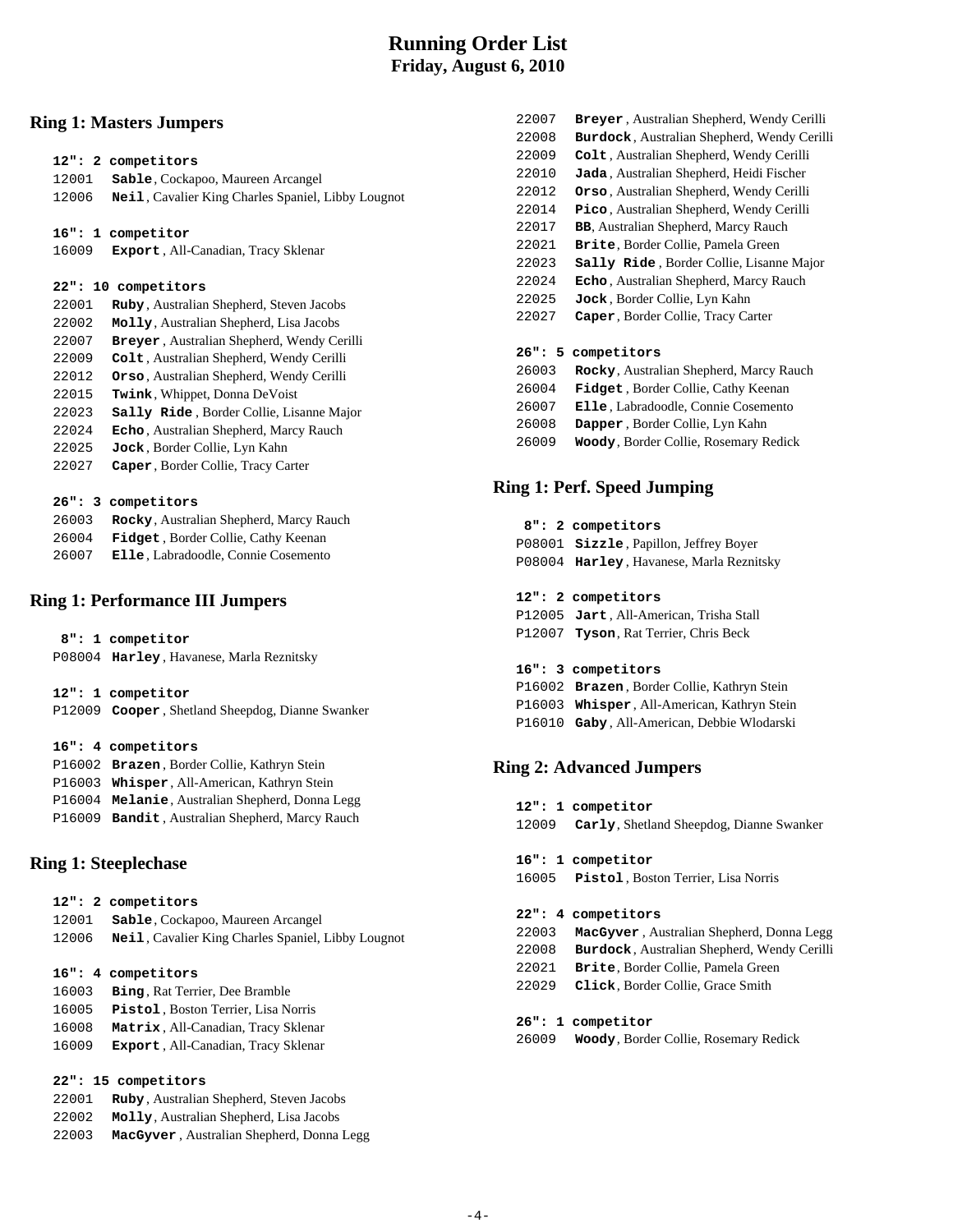### **Ring 2: Performance II Jumpers**

 **12": 1 competitor** P12005 **Jart** , All-American, Trisha Stall

### **Ring 2: Starters Jumpers**

 **12": 1 competitor** 12008 **Can-A-Soda`** , Miniature Pinscher, Chris Beck

 **16": 2 competitors**

- 16007 **Cruiser**, Shetland Sheepdog, Dianne Swanker
- 16008 **Matrix** , All-Canadian, Tracy Sklenar

 **22": 5 competitors**

- 22004 **Fiji** , Australian Shepherd, Kara Kingsbury
- 22010 **Jada** , Australian Shepherd, Heidi Fischer
- 22014 **Pico** , Australian Shepherd, Wendy Cerilli
- 22016 **Streak** , All-American, Donna DeVoist
- 22018 **Blade**, Border Collie, Cathy Keenan

 **26": 1 competitor**

26006 **Nadie**, Labradoodle, Connie Cosemento

### **Ring 2: Performance I Jumpers**

 **8": 1 competitor**

P08002 **Chalupa**, Chihuahua, Jeffrey Boyer

 **16": 2 competitors**

P16005 **Granite**, Bearded Collie, Nancy May

P16010 **Gaby** , All-American, Debbie Wlodarski

 **22": 1 competitor**

P22001 **Lucy** , All-American, Trisha Stall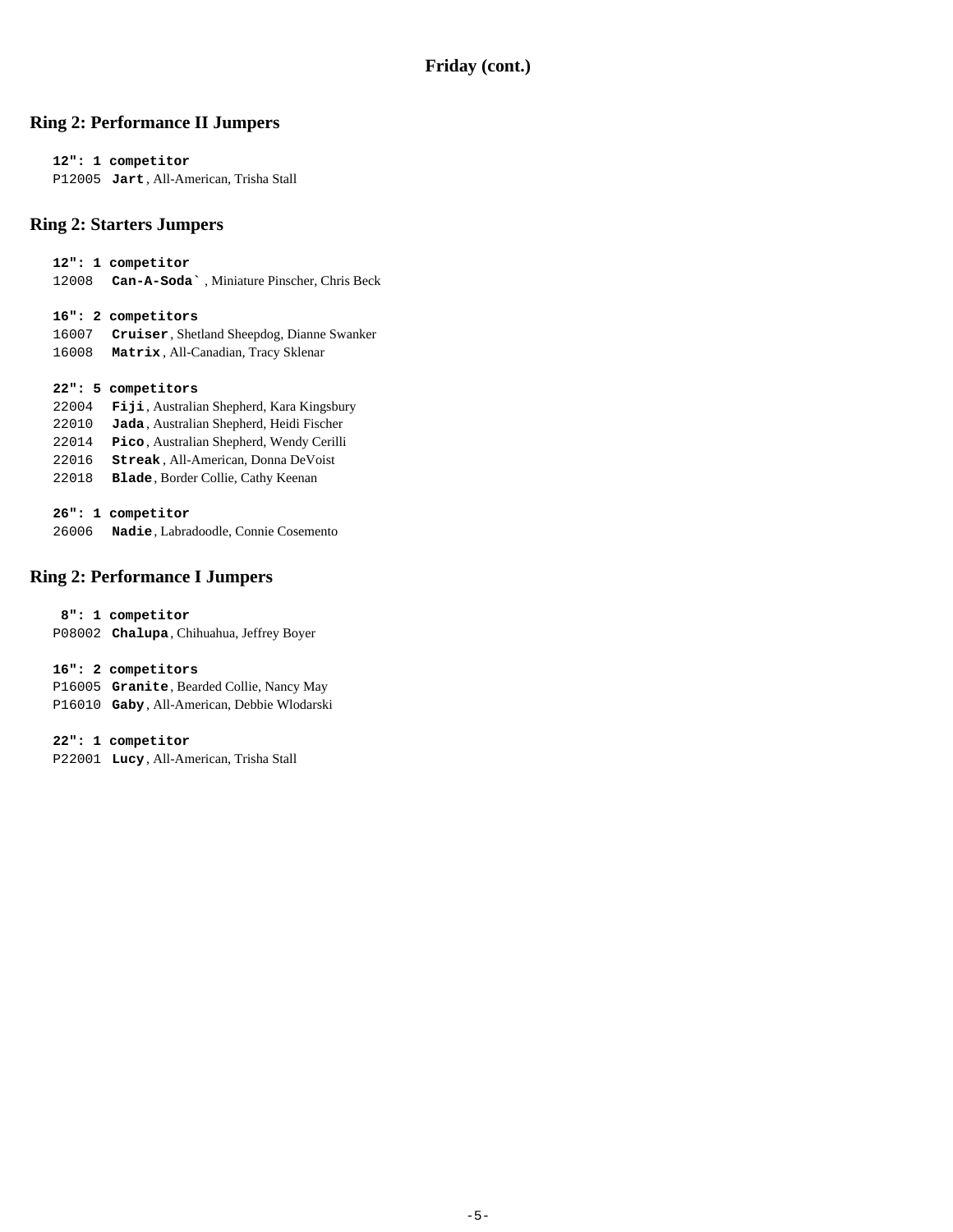# **Running Order List Saturday, August 7, 2010**

### **Ring 1: Team Jumpers**

|       | 26": 2 competitors                          | 16002        |
|-------|---------------------------------------------|--------------|
| 26009 | Woody, Border Collie, Rosemary Redick       | 22007        |
| 26008 | Dapper, Border Collie, Lyn Kahn             |              |
|       |                                             | 12001        |
|       | 22": 11 competitors                         | 12004        |
| 22029 | Click, Border Collie, Grace Smith           |              |
| 22028 | Reef, Border Collie, Tracy Carter           |              |
| 22026 | Whip, H V Cowdog, Devora Locke              | Ring 1:      |
| 22021 | Brite, Border Collie, Pamela Green          |              |
| 22013 | Breezey, All-American, Jill Nestor          |              |
| 22012 | Orso, Australian Shepherd, Wendy Cerilli    | P1600        |
| 22011 | Grace, Border Collie, Norma Johnson         | <b>DRAW</b>  |
| 22010 | Jada, Australian Shepherd, Heidi Fischer    |              |
| 22009 | Colt, Australian Shepherd, Wendy Cerilli    | <b>P1200</b> |
| 22002 | Molly, Australian Shepherd, Lisa Jacobs     | P0800        |
| 22001 | Ruby, Australian Shepherd, Steven Jacobs    |              |
|       |                                             | P1600        |
|       | 16": 1 competitor                           | <b>DRAW</b>  |
| 16005 | Pistol, Boston Terrier, Lisa Norris         |              |
|       |                                             |              |
|       | 12": 1 competitor                           | Ring 1:      |
| 12001 | Sable, Cockapoo, Maureen Arcangel           |              |
|       |                                             | 22010        |
|       |                                             | 22014        |
|       | <b>Ring 1: Perf. Versatility Jumpers</b>    |              |
|       |                                             | 22005        |
|       | 22": 1 competitor                           | 22006        |
|       | P22003 Farley, Bearded Collie, Nancy May    |              |
|       |                                             | 22004        |
|       | 16": 1 competitor                           | 22016        |
|       | P16010 Gaby, All-American, Debbie Wlodarski |              |
|       |                                             |              |
|       | 12": 2 competitors                          |              |

#### P12006 **Arthur** , Mini Australian Shepherd, Robert Domfort P12005 **Jart** , All-American, Trisha Stall

#### **8": 2 competitors**

 P08004 **Harley** , Havanese, Marla Reznitsky P08001 **Sizzle** , Papillon, Jeffrey Boyer

### **Ring 1: Masters Pairs**

| 26004                | <b>Fidget</b> , Border Collie, Cathy Keenan      |  |
|----------------------|--------------------------------------------------|--|
| 26007                | Elle, Labradoodle, Connie Cosemento              |  |
| 22027<br><b>DRAW</b> | Caper, Border Collie, Tracy Carter               |  |
| 22012                | <b>Orso</b> , Australian Shepherd, Wendy Cerilli |  |
| 22020                | Wynd, Border Collie, Judy Zelenewych             |  |
| 22002                | Molly, Australian Shepherd, Lisa Jacobs          |  |
| 22025                | Jock, Border Collie, Lyn Kahn                    |  |
| 22001                | <b>Ruby</b> , Australian Shepherd, Steven Jacobs |  |

| 22009 | Colt, Australian Shepherd, Wendy Cerilli        |
|-------|-------------------------------------------------|
| 16002 | <b>Dreamer, Shetland Sheepdog, Joan Pivorun</b> |
| 22007 | Breyer, Australian Shepherd, Wendy Cerilli      |
| 12001 | <b>Sable</b> , Cockapoo, Maureen Arcangel       |
| 12004 | Ruby, Border Terrier, Anne DeMarinis            |

### **Performance III Pairs**

01 **Pixel**, Border Collie, Devora Locke

07 **Tyson**, Rat Terrier, Chris Beck 04 **Harley**, Havanese, Marla Reznitsky

08 **Breezey**, All-American, Jill Nestor

### **Starters Pairs**

| 22010 | Jada, Australian Shepherd, Heidi Fischer    |
|-------|---------------------------------------------|
| 22014 | Pico, Australian Shepherd, Wendy Cerilli    |
|       |                                             |
| 22005 | "Rumor", Australian Shepherd, Julie Rigby   |
| 22006 | "Hemi", Australian Shepherd, Anne DeMarinis |
|       |                                             |
| 22004 | Fiji, Australian Shepherd, Kara Kingsbury   |
| 22016 | <b>Streak, All-American, Donna DeVoist</b>  |
|       |                                             |

### **Ring 1: Performance I Pairs**

 P16010 **Gaby** , All-American, Debbie Wlodarski P08002 **Chalupa**, Chihuahua, Jeffrey Boyer P12008 **Zeus** , Pug, Cassi Isachsen P08003 **Raini**, Boston Terrier, Jodi Pangman

### **Ring 1: Team Standard**

|       | 26": 2 competitors                               |
|-------|--------------------------------------------------|
| 26009 | Woody, Border Collie, Rosemary Redick            |
| 26008 | Dapper, Border Collie, Lyn Kahn                  |
|       |                                                  |
|       | 22": 11 competitors                              |
| 22029 | Click, Border Collie, Grace Smith                |
| 22028 | <b>Reef</b> , Border Collie, Tracy Carter        |
| 22026 | <b>Whip, HV</b> Cowdog, Devora Locke             |
| 22021 | <b>Brite, Border Collie, Pamela Green</b>        |
| 22013 | <b>Breezey, All-American, Jill Nestor</b>        |
| 22012 | <b>Orso</b> , Australian Shepherd, Wendy Cerilli |
|       |                                                  |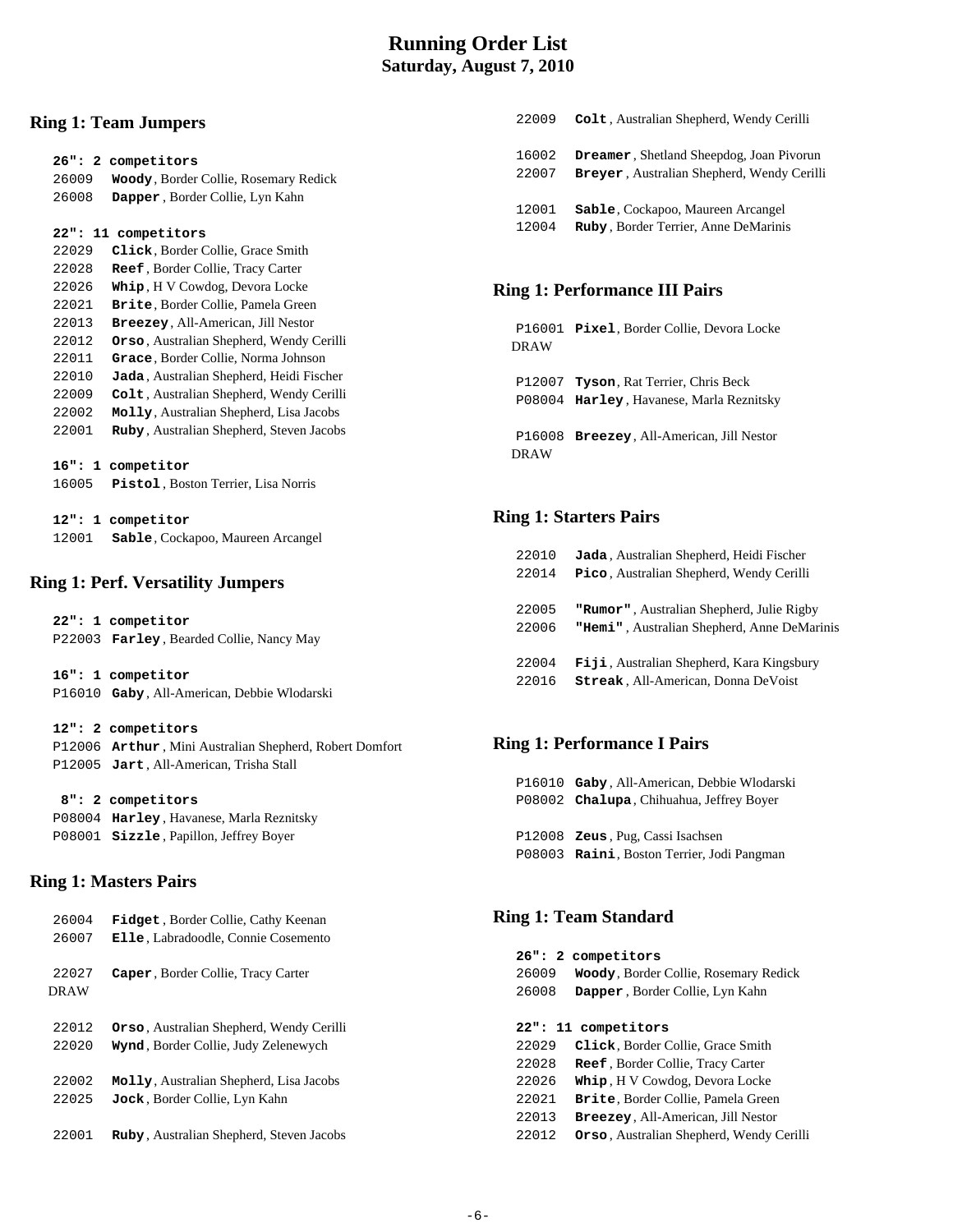| 22011 | Grace, Border Collie, Norma Johnson              |
|-------|--------------------------------------------------|
| 22010 | <b>Jada</b> , Australian Shepherd, Heidi Fischer |
| 22009 | Colt, Australian Shepherd, Wendy Cerilli         |
| 22002 | Molly, Australian Shepherd, Lisa Jacobs          |
| 22001 | Ruby, Australian Shepherd, Steven Jacobs         |
|       |                                                  |
|       | 16": 1 competitor                                |
| 16005 | <b>Pistol</b> , Boston Terrier, Lisa Norris      |
|       |                                                  |
|       | 12": 1 competitor                                |

12001 **Sable**, Cockapoo, Maureen Arcangel

# **Ring 1: Perf. Versatility Standard**

|       | 22": 1 competitor                                       |
|-------|---------------------------------------------------------|
|       | P22003 Farley, Bearded Collie, Nancy May                |
|       |                                                         |
|       | 16": 1 competitor                                       |
|       | P16010 Gaby, All-American, Debbie Wlodarski             |
|       | 12": 2 competitors                                      |
|       | P12006 Arthur, Mini Australian Shepherd, Robert Domfort |
|       | P12005 Jart, All-American, Trisha Stall                 |
|       | 8": 2 competitors                                       |
|       | P08004 Harley, Havanese, Marla Reznitsky                |
|       |                                                         |
|       | P08001 Sizzle, Papillon, Jeffrey Boyer                  |
|       | <b>Ring 1: Masters Standard</b>                         |
|       |                                                         |
|       | 26": 2 competitors                                      |
| 26007 | Elle, Labradoodle, Connie Cosemento                     |
| 26004 | Fidget, Border Collie, Cathy Keenan                     |
|       | 22": 7 competitors                                      |
| 22027 | Caper, Border Collie, Tracy Carter                      |
| 22026 | Whip, H V Cowdog, Devora Locke                          |
| 22020 | Wynd, Border Collie, Judy Zelenewych                    |
| 22012 | Orso, Australian Shepherd, Wendy Cerilli                |
| 22009 | Colt, Australian Shepherd, Wendy Cerilli                |
| 22007 | Breyer, Australian Shepherd, Wendy Cerilli              |
| 22001 | Ruby, Australian Shepherd, Steven Jacobs                |
|       | 16": 2 competitors                                      |
| 16006 | H.A.L., Rat Terrier, Chris Beck                         |
|       |                                                         |
| 16002 | Dreamer, Shetland Sheepdog, Joan Pivorun                |
|       | 12": 3 competitors                                      |
| 12009 | Carly, Shetland Sheepdog, Dianne Swanker                |
| 12004 | Ruby, Border Terrier, Anne DeMarinis                    |

12001 **Sable**, Cockapoo, Maureen Arcangel

# **Ring 1: Performance III Standard**

| 22": 1 competitor                                |
|--------------------------------------------------|
| P22003 Farley, Bearded Collie, Nancy May         |
|                                                  |
| 12": 2 competitors                               |
| P12009 Cooper, Shetland Sheepdog, Dianne Swanker |
| P12007 Tyson, Rat Terrier, Chris Beck            |
|                                                  |
| 8": 1 competitor                                 |
| P08004 Harley, Havanese, Marla Reznitsky         |

### **Ring 1: Team Gamblers**

| 26":<br>2 | competitors                                      |
|-----------|--------------------------------------------------|
| 26009     | Woody, Border Collie, Rosemary Redick            |
| 26008     | Dapper, Border Collie, Lyn Kahn                  |
|           |                                                  |
| $22$ ":   | 11 competitors                                   |
| 22029     | Click, Border Collie, Grace Smith                |
| 22028     | <b>Reef</b> , Border Collie, Tracy Carter        |
| 22026     | <b>Whip, H V Cowdog, Devora Locke</b>            |
| 22021     | <b>Brite, Border Collie, Pamela Green</b>        |
| 22013     | <b>Breezey, All-American, Jill Nestor</b>        |
| 22012     | <b>Orso</b> , Australian Shepherd, Wendy Cerilli |
| 22011     | Grace, Border Collie, Norma Johnson              |
| 22010     | Jada, Australian Shepherd, Heidi Fischer         |
| 22009     | Colt, Australian Shepherd, Wendy Cerilli         |
| 22002     | Molly, Australian Shepherd, Lisa Jacobs          |
| 22001     | Ruby, Australian Shepherd, Steven Jacobs         |
|           |                                                  |
| 16":<br>1 | competitor                                       |
| 16005     | <b>Pistol</b> , Boston Terrier, Lisa Norris      |

 **12": 1 competitor** 12001 **Sable**, Cockapoo, Maureen Arcangel

### **Ring 1: Perf. Versatility Gamblers**

|  | 22": 1 competitor<br>P22003 Farley, Bearded Collie, Nancy May                                           |
|--|---------------------------------------------------------------------------------------------------------|
|  | 16": 1 competitor<br>P16010 Gaby, All-American, Debbie Wlodarski                                        |
|  | 12": 2 competitors                                                                                      |
|  | P12006 Arthur, Mini Australian Shepherd, Robert Domfort<br>P12005 Jart, All-American, Trisha Stall      |
|  | 8": 2 competitors<br>P08004 Harley, Havanese, Marla Reznitsky<br>P08001 Sizzle, Papillon, Jeffrey Boyer |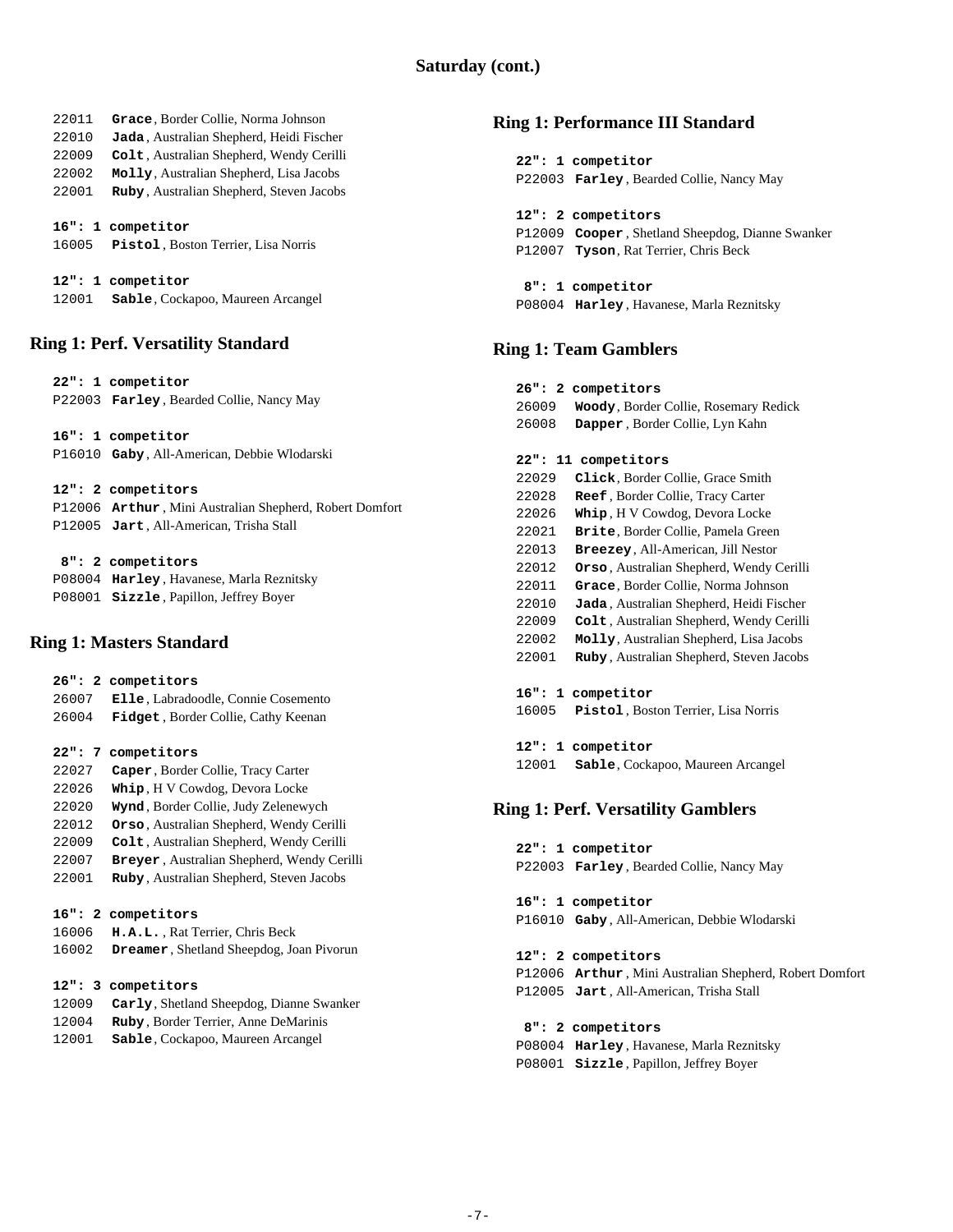### **Ring 1: Masters Gamblers**

|        | 26": 2 competitors                                |
|--------|---------------------------------------------------|
| 26009  | Woody, Border Collie, Rosemary Redick             |
| 26007  | Elle, Labradoodle, Connie Cosemento               |
|        |                                                   |
| 22": 8 | competitors                                       |
| 22027  | Caper, Border Collie, Tracy Carter                |
| 22026  | Whip, H V Cowdog, Devora Locke                    |
| 22020  | Wynd, Border Collie, Judy Zelenewych              |
| 22015  | Twink, Whippet, Donna DeVoist                     |
| 22012  | Orso, Australian Shepherd, Wendy Cerilli          |
| 22009  | Colt, Australian Shepherd, Wendy Cerilli          |
| 22007  | Breyer, Australian Shepherd, Wendy Cerilli        |
| 22002  | Molly, Australian Shepherd, Lisa Jacobs           |
|        |                                                   |
|        | 16": 1 competitor                                 |
| 16006  | H.A.L., Rat Terrier, Chris Beck                   |
|        |                                                   |
|        | 12": 2 competitors                                |
|        | 1.3004 <b>Pulse Dordor Torrior</b> Anno DoMorinio |

| 12004 | Ruby, Border Terrier, Anne DeMarinis |
|-------|--------------------------------------|
| 12001 | Sable, Cockapoo, Maureen Arcangel    |

### **Ring 1: Performance III Gamblers**

| 16": 1 competitor                                     |
|-------------------------------------------------------|
| P16006 Maurice, Australian Shepherd, Robert Domfort   |
|                                                       |
| 12": 1 competitor                                     |
| P12004 <b>Sunny</b> , Shetland Sheepdog, Joan Pivorun |
|                                                       |
| 8": 1 competitor                                      |

P08004 **Harley** , Havanese, Marla Reznitsky

### **Ring 2: Advanced Gamblers**

|       | 26": 2 competitors                                  |
|-------|-----------------------------------------------------|
| 26002 | <b>Duke</b> , All-American, Kara Kingsbury          |
| 26001 | Savvy, Doberman Pinscher, Deborah Sien              |
|       |                                                     |
|       | 22": 3 competitors                                  |
| 22029 | Click, Border Collie, Grace Smith                   |
| 22008 | <b>Burdock</b> , Australian Shepherd, Wendy Cerilli |
| 22003 | MacGyver, Australian Shepherd, Donna Legg           |
|       |                                                     |
|       | 16": 1 competitor                                   |
| 16005 | Pistol, Boston Terrier, Lisa Norris                 |
|       |                                                     |
|       | 12": 1 competitor                                   |
| 12009 | Carly, Shetland Sheepdog, Dianne Swanker            |

### **Ring 2: Performance II Gamblers**

| 12": 2 competitors                               |
|--------------------------------------------------|
| P12009 Cooper, Shetland Sheepdog, Dianne Swanker |
| P12005 Jart, All-American, Trisha Stall          |

### **Ring 2: Starters Gamblers**

|       | 26": 1 competitor                    |
|-------|--------------------------------------|
| 26006 | Nadie, Labradoodle, Connie Cosemento |

#### **22": 10 competitors**

| 22022 | <b>Remy</b> , Border Collie, Grace Smith   |
|-------|--------------------------------------------|
| 22018 | <b>Blade</b> , Border Collie, Cathy Keenan |
| 22016 | <b>Streak, All-American, Donna DeVoist</b> |
| 22014 | Pico, Australian Shepherd, Wendy Cerilli   |
| 22013 | Breezey, All-American, Jill Nestor         |
| 22011 | Grace, Border Collie, Norma Johnson        |
| 22010 | Jada, Australian Shepherd, Heidi Fischer   |
| 22006 | "Hemi", Australian Shepherd, Julie Rigby   |
| 22005 | "Rumor", Australian Shepherd, Julie Rigby  |
| 22004 | Fiji, Australian Shepherd, Kara Kingsbury  |
|       |                                            |
|       | 16": 2 competitors                         |
| 16007 | Cruiser, Shetland Sheepdog, Dianne Swanker |
| 16001 | <b>Talos, Cocker Spaniel, Devora Locke</b> |
|       |                                            |

#### **12": 2 competitors**

- 12008 **Can-A-Soda`** , Miniature Pinscher, Chris Beck
- 12007 **Dandy**, Schipperke, Kathy Povey

### **Ring 2: Performance I Gamblers**

 **22": 2 competitors** P22002 **Ollie**, Border Collie, Leisa Spakoski P22001 **Lucy** , All-American, Trisha Stall

 **16": 1 competitor**

P16010 **Gaby** , All-American, Debbie Wlodarski

 **12": 1 competitor** P12008 **Zeus** , Pug, Cassi Isachsen

 **8": 2 competitors** P08003 **Raini**, Boston Terrier, Jodi Pangman P08002 **Chalupa**, Chihuahua, Jeffrey Boyer

### **Ring 2: Advanced Standard**

|       | 26": 3 competitors                            |
|-------|-----------------------------------------------|
| 26009 | Woody, Border Collie, Rosemary Redick         |
| 26002 | Duke, All-American, Kara Kingsbury            |
| 26001 | <b>Savvy, Doberman Pinscher, Deborah Sien</b> |
|       |                                               |
|       | 22": 4 competitors                            |

22029 **Click**, Border Collie, Grace Smith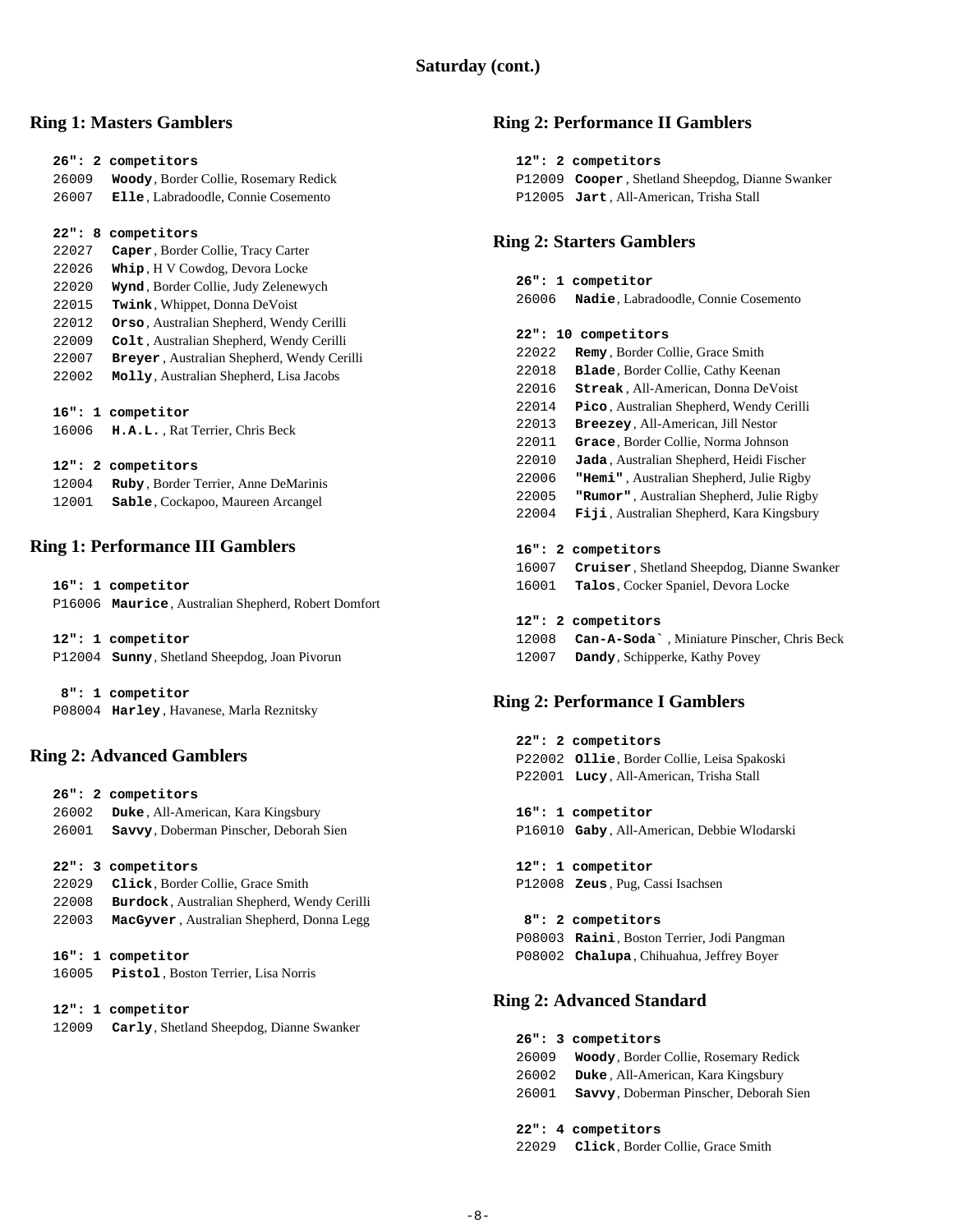| 22021<br>22008 | Brite, Border Collie, Pamela Green<br>Burdock, Australian Shepherd, Wendy Cerilli | <b>Ring 2: Advance</b>   |                  |
|----------------|-----------------------------------------------------------------------------------|--------------------------|------------------|
| 22003          | MacGyver, Australian Shepherd, Donna Legg                                         | 26009                    |                  |
|                |                                                                                   | <b>DRAW</b>              | Woody,           |
|                | 16": 1 competitor                                                                 |                          |                  |
| 16005          | Pistol, Boston Terrier, Lisa Norris                                               | 26001                    | Savvy,           |
|                |                                                                                   | <b>DRAW</b>              |                  |
|                | <b>Ring 2: Performance II Standard</b>                                            |                          |                  |
|                |                                                                                   | 22029                    | Click,           |
|                | 16": 1 competitor                                                                 | <b>DRAW</b>              |                  |
|                | P16006 Maurice, Australian Shepherd, Robert Domfort                               |                          |                  |
|                |                                                                                   | 22008                    | Burdoo           |
|                | <b>Ring 2: Starters Standard</b>                                                  | <b>DRAW</b>              |                  |
|                |                                                                                   | 22003                    | MacGy            |
|                | 26": 2 competitors                                                                | 26002                    | Duke, $\lambda$  |
| 26008          | Dapper, Border Collie, Lyn Kahn                                                   |                          |                  |
| 26006          | Nadie, Labradoodle, Connie Cosemento                                              | 16005                    | Pistol           |
|                |                                                                                   | <b>DRAW</b>              |                  |
|                | 22": 8 competitors                                                                |                          |                  |
| 22028          | Reef, Border Collie, Tracy Carter                                                 |                          |                  |
| 22016          | Streak, All-American, Donna DeVoist                                               | <b>Ring 2: Perform</b>   |                  |
| 22014          | Pico, Australian Shepherd, Wendy Cerilli                                          |                          |                  |
| 22013          | Breezey, All-American, Jill Nestor                                                |                          | $P08001$ Sizzle  |
| 22011<br>22010 | Grace, Border Collie, Norma Johnson<br>Jada, Australian Shepherd, Heidi Fischer   | <b>DRAW</b>              |                  |
| 22006          | "Hemi", Australian Shepherd, Julie Rigby                                          |                          |                  |
| 22005          | "Rumor", Australian Shepherd, Julie Rigby                                         |                          |                  |
|                |                                                                                   | <b>Ring 2: Steeplech</b> |                  |
|                | 16": 2 competitors                                                                |                          |                  |
| 16007          | Cruiser, Shetland Sheepdog, Dianne Swanker                                        |                          |                  |
| 16004          | Arthur, Mini Australian Shepherd, Robert Domfort                                  | Ring 2: Perf. Spe        |                  |
|                | 12": 1 competitor                                                                 |                          |                  |
| 12007          | Dandy, Schipperke, Kathy Povey                                                    | <b>Ring 2: Tunnels</b>   |                  |
|                |                                                                                   |                          | 26": 3 compet    |
|                | <b>Ring 2: Performance I Standard</b>                                             | 26009                    | Woody,           |
|                |                                                                                   | 26005                    | Flint,           |
|                | 22": 1 competitor                                                                 | 26001                    | Savvy,           |
|                | P22001 Lucy, All-American, Trisha Stall                                           |                          |                  |
|                |                                                                                   |                          | 22": 7 compet    |
|                | 16": 1 competitor                                                                 |                          |                  |
|                | P16010 Gaby, All-American, Debbie Wlodarski                                       |                          | P22003 Farley    |
|                |                                                                                   |                          | P22001 Lucy,     |
|                | 12": 2 competitors                                                                | 22022                    | Remy,            |
|                | P12008 Zeus, Pug, Cassi Isachsen<br>P12005 Jart, All-American, Trisha Stall       | 22018<br>22016           | Blade,<br>Streal |
|                |                                                                                   | 22005                    | "Rumor           |
|                | 8": 1 competitor                                                                  |                          |                  |
|                | P08003 Raini, Boston Terrier, Jodi Pangman                                        |                          | 16": 4 compet    |
|                |                                                                                   |                          | P16010 Gaby,     |
|                |                                                                                   |                          |                  |
|                |                                                                                   | P16005 Granit            |                  |

# **Ring 2: A**

26009 **Woody**, Border Collie, Rosemary Redick

- 26001 **Savvy**, Doberman Pinscher, Deborah Sien
- 22029 **Click**, Border Collie, Grace Smith

 $ck$ , Australian Shepherd, Wendy Cerilli

ver, Australian Shepherd, Donna Legg 26002 **Duke** , All-American, Kara Kingsbury

16005 **Pistol** , Boston Terrier, Lisa Norris

# ance II Pairs

**e**, Papillon, Jeffrey Boyer

# **hase Finals**

# eed Jumping Finals

# **Only Game**

| 26" : 3 | competitors                                 |
|---------|---------------------------------------------|
| 26009   | Woody, Border Collie, Rosemary Redick       |
| 26005   | Flint, Border Collie, Cathy Keenan          |
| 26001   | Savvy, Doberman Pinscher, Deborah Sien      |
|         | 22": 7 competitors                          |
| P22003  | <b>Farley</b> , Bearded Collie, Nancy May   |
| P22001  | Lucy, All-American, Trisha Stall            |
| 22022   | Remy, Border Collie, Grace Smith            |
| 22018   | <b>Blade</b> , Border Collie, Cathy Keenan  |
| 22016   | Streak, All-American, Donna DeVoist         |
| 22005   | "Rumor", Australian Shepherd, Julie Rigby   |
|         |                                             |
| 16": 4  | competitors                                 |
| P16010  | Gaby, All-American, Debbie Wlodarski        |
| P16005  | Granite, Bearded Collie, Nancy May          |
| P16001  | Pixel, Border Collie, Devora Locke          |
| 16001   | <b>Talos</b> , Cocker Spaniel, Devora Locke |
|         |                                             |
|         | 12": 4 competitors                          |
|         | P12005 Jart, All-American, Trisha Stall     |
|         |                                             |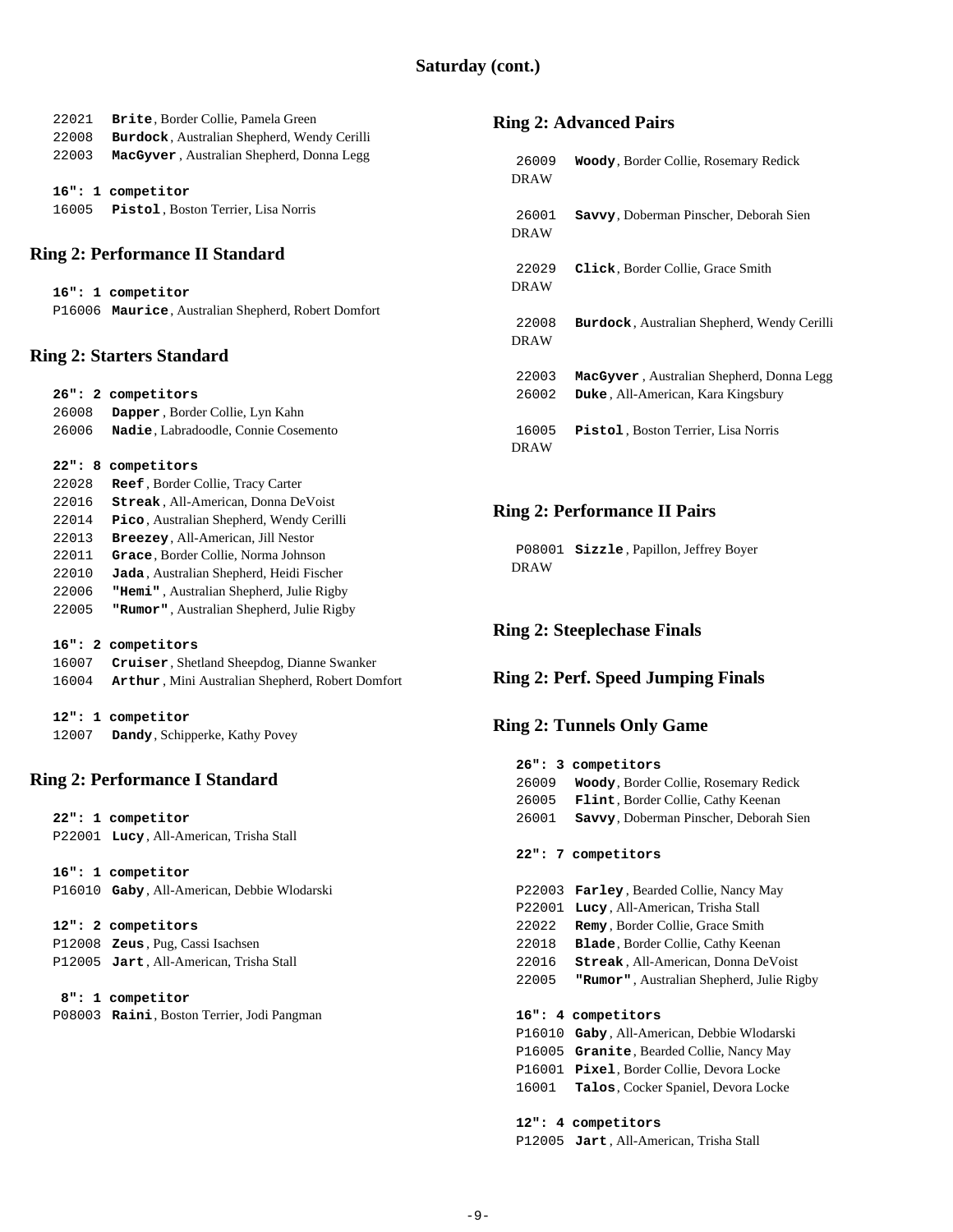P08003 **Raini**, Boston Terrier, Jodi Pangman

- P08002 **Chalupa**, Chihuahua, Jeffrey Boyer
- P08001 **Sizzle** , Papillon, Jeffrey Boyer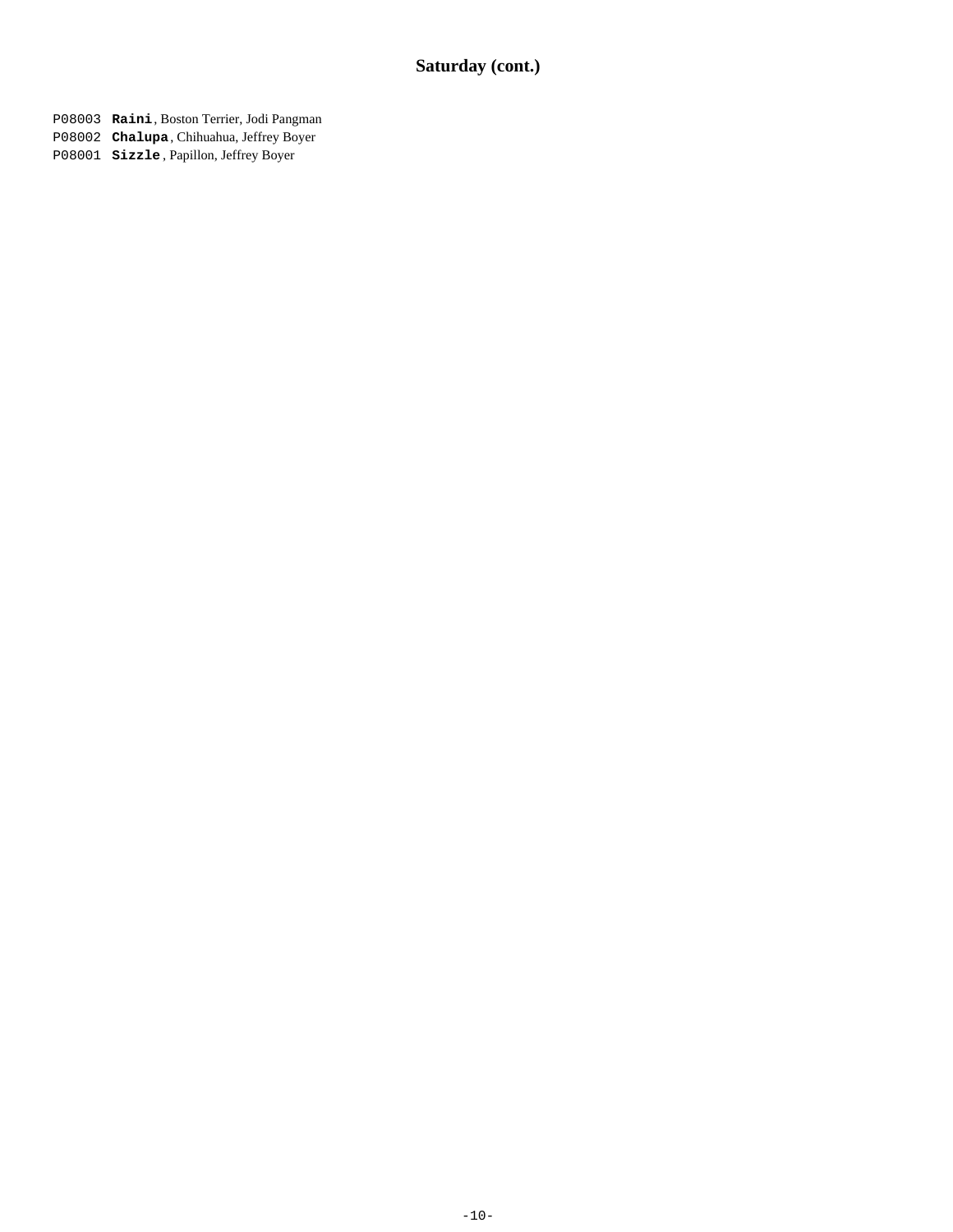# **Running Order List Sunday, August 8, 2010**

### **Ring 1: Masters Snooker**

| 12": 2 competitors<br>12001<br>12004 | Sable, Cockapoo, Maureen Arcangel<br>Ruby, Border Terrier, Anne DeMarinis<br><b>Dreamer</b> , Shetland Sheepdog, Joan Pivorun |
|--------------------------------------|-------------------------------------------------------------------------------------------------------------------------------|
|                                      |                                                                                                                               |
|                                      |                                                                                                                               |
|                                      |                                                                                                                               |
|                                      |                                                                                                                               |
| 16": 1 competitor                    |                                                                                                                               |
| 16002                                |                                                                                                                               |
|                                      |                                                                                                                               |
| 22": 11 competitors                  |                                                                                                                               |
| 22001                                | Ruby, Australian Shepherd, Steven Jacobs                                                                                      |
| 22002                                | Molly, Australian Shepherd, Lisa Jacobs                                                                                       |
| 22007                                | Breyer, Australian Shepherd, Wendy Cerilli                                                                                    |
| 22009                                | Colt, Australian Shepherd, Wendy Cerilli                                                                                      |
| 22012                                | Orso, Australian Shepherd, Wendy Cerilli                                                                                      |
| 22015                                | <b>Twink, Whippet, Donna DeVoist</b>                                                                                          |
| 22019                                | Rook, Border Collie, Meg Ramsay                                                                                               |
| 22020                                | Wynd, Border Collie, Judy Zelenewych                                                                                          |
| 22025                                | Jock, Border Collie, Lyn Kahn                                                                                                 |
| 22026                                | Whip, H V Cowdog, Devora Locke                                                                                                |
| 22027                                | Caper, Border Collie, Tracy Carter                                                                                            |
|                                      |                                                                                                                               |
| 26":<br>2 competitors                |                                                                                                                               |
| 26004                                | Fidget, Border Collie, Cathy Keenan                                                                                           |
| 26009                                | Woody, Border Collie, Rosemary Redick                                                                                         |

### **Ring 1: Performance III Snooker**

|  | 8": 1 competitor                                 |
|--|--------------------------------------------------|
|  | P08004 Harley, Havanese, Marla Reznitsky         |
|  |                                                  |
|  | 16": 1 competitor                                |
|  | P16004 Melanie, Australian Shepherd, Donna Legg  |
|  |                                                  |
|  | 22": 1 competitor                                |
|  | P22003 <b>Farley</b> , Bearded Collie, Nancy May |
|  |                                                  |
|  |                                                  |

### **Ring 1: Team Snooker**

|       | 12": 1 competitor                                |
|-------|--------------------------------------------------|
| 12001 | Sable, Cockapoo, Maureen Arcangel                |
|       |                                                  |
|       | 16": 1 competitor                                |
| 16005 | Pistol, Boston Terrier, Lisa Norris              |
|       |                                                  |
|       |                                                  |
|       | 22": 11 competitors                              |
| 22001 | Ruby, Australian Shepherd, Steven Jacobs         |
| 22002 | Molly, Australian Shepherd, Lisa Jacobs          |
| 22009 | Colt, Australian Shepherd, Wendy Cerilli         |
| 22010 | Jada, Australian Shepherd, Heidi Fischer         |
| 22011 | Grace, Border Collie, Norma Johnson              |
| 22012 | <b>Orso</b> , Australian Shepherd, Wendy Cerilli |
| 22013 | Breezey, All-American, Jill Nestor               |
| 22021 | <b>Brite, Border Collie, Pamela Green</b>        |
| 22026 | Whip, H V Cowdog, Devora Locke                   |

22028 **Reef** , Border Collie, Tracy Carter

| 22029 | Click. Border Collie. Grace Smith     |
|-------|---------------------------------------|
|       | 26": 2 competitors                    |
| 26008 | Dapper, Border Collie, Lyn Kahn       |
| 26009 | Woody, Border Collie, Rosemary Redick |

### **Ring 1: Perf. Versatility Snooker**

# **8": 2 competitors** P08001 **Sizzle** , Papillon, Jeffrey Boyer P08004 **Harley** , Havanese, Marla Reznitsky  **12": 2 competitors** P12005 **Jart** , All-American, Trisha Stall P12006 **Arthur** , Mini Australian Shepherd, Robert Domfort  **16": 1 competitor** P16010 **Gaby** , All-American, Debbie Wlodarski  **22": 1 competitor** P22003 **Farley** , Bearded Collie, Nancy May

### **Ring 1: Masters Pairs**

| 12001<br>12004 | Sable, Cockapoo, Maureen Arcangel<br>Ruby, Border Terrier, Anne DeMarinis |
|----------------|---------------------------------------------------------------------------|
| 16002          | <b>Dreamer, Shetland Sheepdog, Joan Pivorun</b>                           |
| 22009          | Colt, Australian Shepherd, Wendy Cerilli                                  |
| 22001          | Ruby, Australian Shepherd, Steven Jacobs                                  |
| 22025          | Jock, Border Collie, Lyn Kahn                                             |
| 22002          | Molly, Australian Shepherd, Lisa Jacobs                                   |
| 22012          | Orso, Australian Shepherd, Wendy Cerilli                                  |
| 22007          | Breyer, Australian Shepherd, Wendy Cerilli                                |
| 22027          | Caper, Border Collie, Tracy Carter                                        |
| 22019          | Rook, Border Collie, Meg Ramsay                                           |
| 22020          | Wynd, Border Collie, Judy Zelenewych                                      |
| 26004<br>DRAW  | <b>Fidget</b> , Border Collie, Cathy Keenan                               |

### **Ring 1: Performance III Pairs**

 P08004 **Harley** , Havanese, Marla Reznitsky DRAW

 P12007 **Tyson**, Rat Terrier, Chris Beck P16008 **Breezey**, All-American, Jill Nestor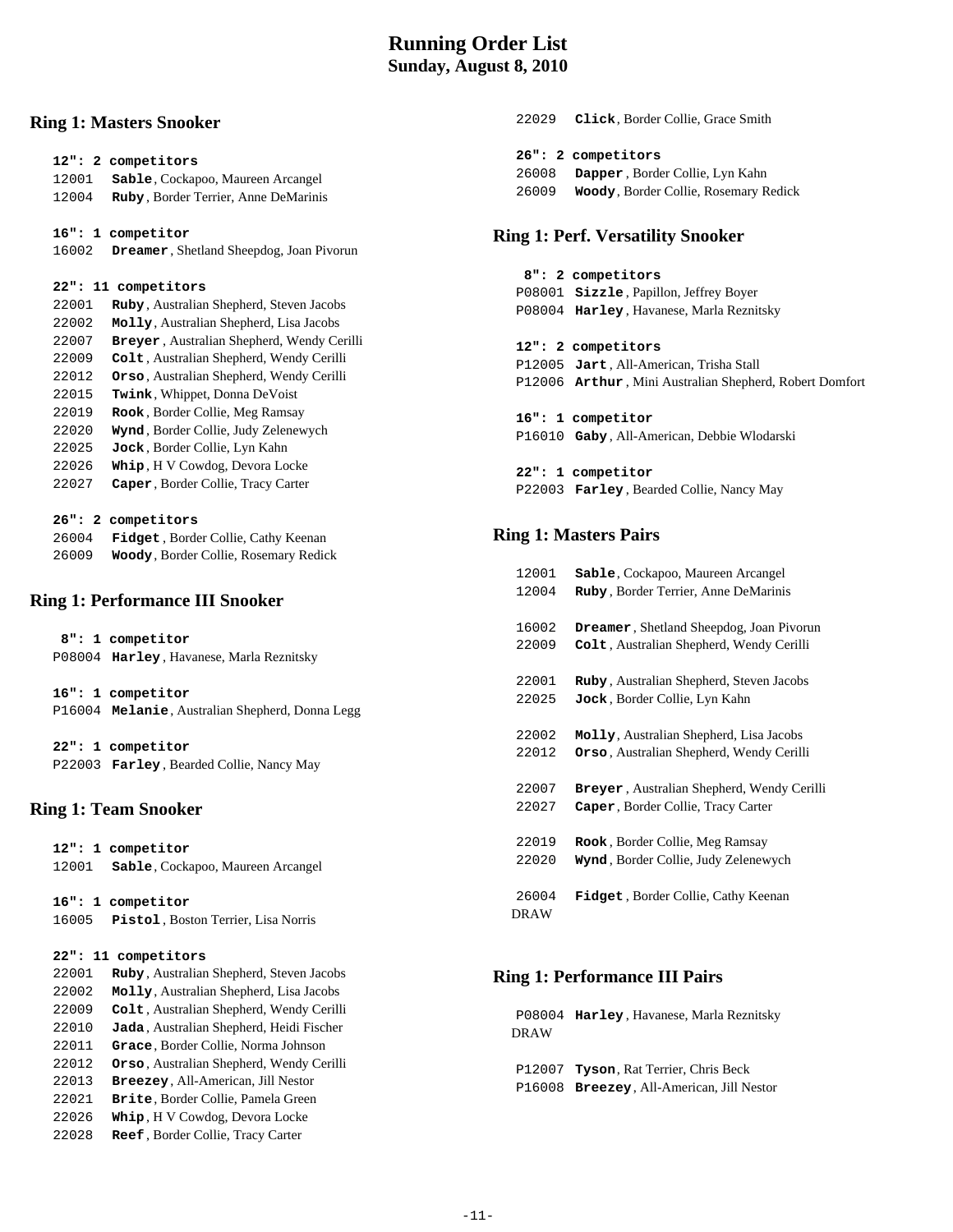### **Ring 1: Masters Gamblers**

 **12": 2 competitors**

- 12001 **Sable**, Cockapoo, Maureen Arcangel
- 12004 **Ruby** , Border Terrier, Anne DeMarinis

 **16": 1 competitor**

```
 16006 H.A.L. , Rat Terrier, Chris Beck
```
#### **22": 8 competitors**

- 22001 **Ruby** , Australian Shepherd, Steven Jacobs 22007 **Breyer** , Australian Shepherd, Wendy Cerilli 22009 **Colt** , Australian Shepherd, Wendy Cerilli 22012 **Orso** , Australian Shepherd, Wendy Cerilli 22019 **Rook** , Border Collie, Meg Ramsay 22020 **Wynd** , Border Collie, Judy Zelenewych 22026 **Whip** , H V Cowdog, Devora Locke 22027 **Caper**, Border Collie, Tracy Carter  **26": 2 competitors**
- 26004 **Fidget** , Border Collie, Cathy Keenan 26009 **Woody**, Border Collie, Rosemary Redick

## **Ring 1: Performance III Gamblers**

 **8": 1 competitor** P08004 **Harley** , Havanese, Marla Reznitsky

| 12": 1 competitor                                    |
|------------------------------------------------------|
| P12004 <b>Sunny, Shetland Sheepdog, Joan Pivorun</b> |

 **16": 1 competitor** P16001 **Pixel**, Border Collie, Devora Locke

### **Ring 1: Team Relay**

 **1: Donies Are Magnificent Colt** , Australian Shepherd, Wendy Cerilli **Sable**, Cockapoo, Maureen Arcangel **Jada** , Australian Shepherd, Heidi Fischer

#### **2: Dream Team**

 26008 **Dapper** , Border Collie, Lyn Kahn 22002 **Molly**, Australian Shepherd, Lisa Jacobs 22001 **Ruby** , Australian Shepherd, Steven Jacobs

### **3: Light Weaponry**

| 16005 | Pistol. Boston Terrier. Lisa Norris       |
|-------|-------------------------------------------|
| 22026 | Whip, H V Cowdog, Devora Locke            |
| 22021 | <b>Brite.</b> Border Collie. Pamela Green |

 **4: Running with the Devil**

- 22013 **Breezey**, All-American, Jill Nestor 22011 **Grace**, Border Collie, Norma Johnson
- 22012 **Orso** , Australian Shepherd, Wendy Cerilli
- **5: The Party Don't Start 'Till I Walk** 22029 **Click**, Border Collie, Grace Smith
- 22028 **Reef** , Border Collie, Tracy Carter
- 26009 **Woody**, Border Collie, Rosemary Redick

# **Ring 1: Perf. Versatility Relay**

### **1: Hot Biker Dogs**

 P08004 **Harley** , Havanese, Marla Reznitsky P08001 **Sizzle** , Papillon, Jeffrey Boyer

### **2: Kamelott and a Lady**

 P16010 **Gaby** , All-American, Debbie Wlodarski P22003 **Farley** , Bearded Collie, Nancy May

### **3: Two Heads, One Tail**

 P12006 **Arthur** , Mini Australian Shepherd, Robert Domfort P12005 **Jart** , All-American, Trisha Stall

### **Ring 1: Advanced Standard**

- **16": 1 competitor** 16005 **Pistol** , Boston Terrier, Lisa Norris
- **22": 4 competitors**
- 22003 **MacGyver** , Australian Shepherd, Donna Legg
- 22008 **Burdock**, Australian Shepherd, Wendy Cerilli
- 22021 **Brite**, Border Collie, Pamela Green
- 22029 **Click**, Border Collie, Grace Smith

### **26": 3 competitors**

 26001 **Savvy**, Doberman Pinscher, Deborah Sien 26002 **Duke** , All-American, Kara Kingsbury 26009 **Woody**, Border Collie, Rosemary Redick

### **Ring 1: Performance II Standard**

 **12": 2 competitors** P12001 **JJ**, Poodle (Miniature), Lois Fricke P12002 **Cheerio**, Poodle (Miniature), Lois Fricke

 **16": 1 competitor** P16006 **Maurice**, Australian Shepherd, Robert Domfort

### **Ring 1: Masters Standard**

|       | 12": 2 competitors                             |
|-------|------------------------------------------------|
| 12001 | <b>Sable</b> , Cockapoo, Maureen Arcangel      |
| 12004 | Ruby, Border Terrier, Anne DeMarinis           |
|       |                                                |
|       | 16": 1 competitor                              |
|       | 16002 Dreamer, Shetland Sheepdog, Joan Pivorun |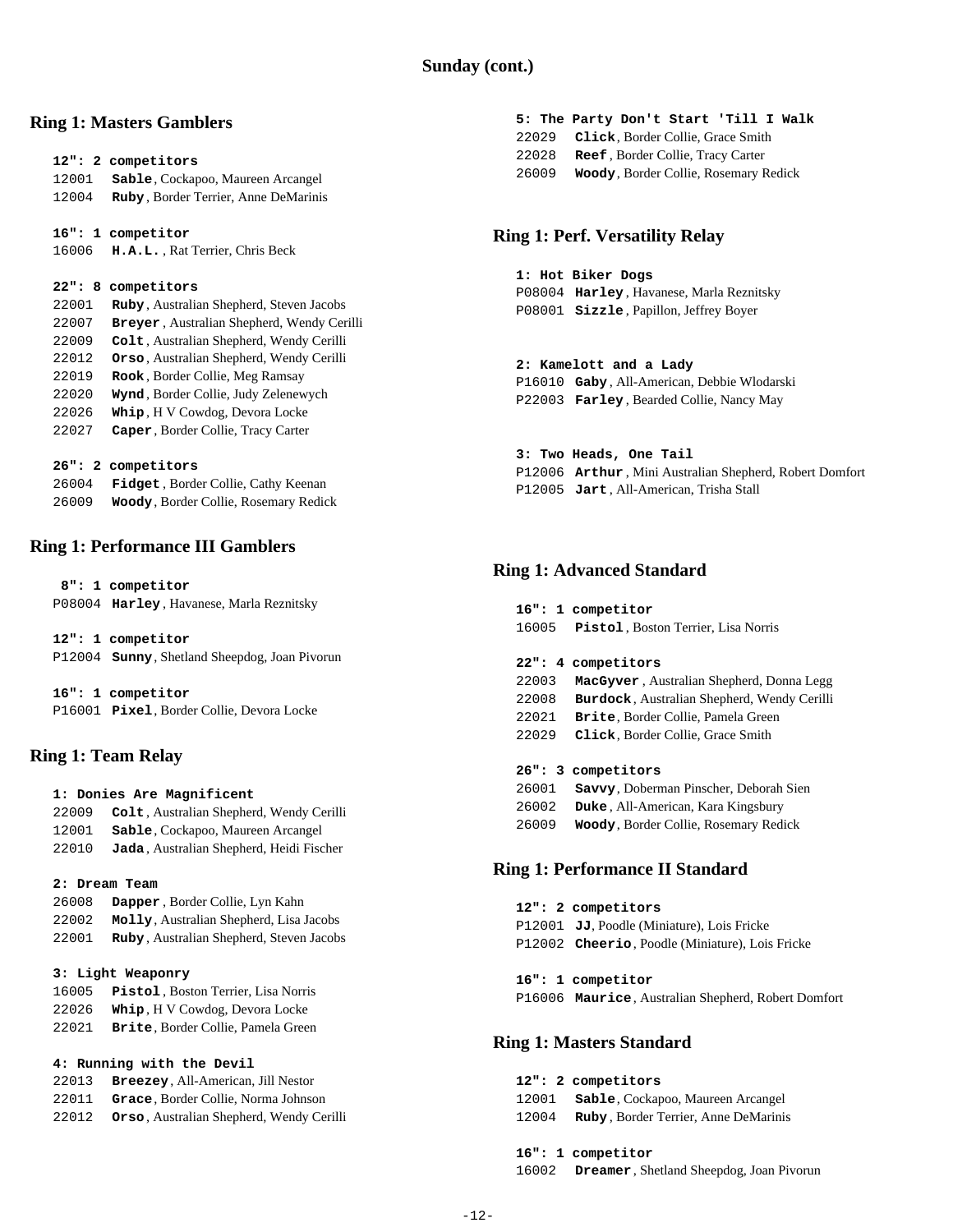| 22":<br>8 | competitors                                        |
|-----------|----------------------------------------------------|
| 22002     | Molly, Australian Shepherd, Lisa Jacobs            |
| 22007     | <b>Breyer</b> , Australian Shepherd, Wendy Cerilli |
| 22009     | Colt, Australian Shepherd, Wendy Cerilli           |
| 22012     | Orso, Australian Shepherd, Wendy Cerilli           |
| 22019     | Rook, Border Collie, Meg Ramsay                    |
| 22020     | Wynd, Border Collie, Judy Zelenewych               |
| 22026     | Whip, H V Cowdog, Devora Locke                     |
| 22027     | Caper, Border Collie, Tracy Carter                 |
|           |                                                    |
|           | 26": 1 competitor                                  |
| 26004     | <b>Fidget</b> , Border Collie, Cathy Keenan        |

### **Ring 1: Performance III Standard**

| 8": 1 competitor                                 |
|--------------------------------------------------|
| P08004 Harley, Havanese, Marla Reznitsky         |
|                                                  |
| 22": 1 competitor                                |
| P22003 <b>Farley</b> , Bearded Collie, Nancy May |

### **Ring 2: Advanced Pairs**

| 16005 | Pistol, Boston Terrier, Lisa Norris         |
|-------|---------------------------------------------|
| 22008 | Burdock, Australian Shepherd, Wendy Cerilli |
|       |                                             |
| 22003 | MacGyver, Australian Shepherd, Donna Legg   |
| 22029 | Click, Border Collie, Grace Smith           |
|       |                                             |
| 26001 | Savvy, Doberman Pinscher, Deborah Sien      |
| 26009 | Woody, Border Collie, Rosemary Redick       |
|       |                                             |

### **Ring 2: Performance II Pairs**

 P12002 **Cheerio**, Poodle (Miniature), Lois Fricke P08001 **Sizzle** , Papillon, Jeffrey Boyer

### **Ring 2: Starters Pairs**

| 22004       | Fiji, Australian Shepherd, Kara Kingsbury       |
|-------------|-------------------------------------------------|
| 22011       | Grace, Border Collie, Norma Johnson             |
|             |                                                 |
| 22010       | Jada, Australian Shepherd, Heidi Fischer        |
| 22014       | <b>Pico, Australian Shepherd, Wendy Cerilli</b> |
|             |                                                 |
| 22016       | Streak, All-American, Donna DeVoist             |
| <b>DRAW</b> |                                                 |

### **Ring 2: Performance I Pairs**

 P08006 **Lil**, Australian Terrier, Devorah Sperber P08005 **Jake** , Australian Terrier, Anne DeMarinis P16010 **Gaby** , All-American, Debbie Wlodarski P08002 **Chalupa**, Chihuahua, Jeffrey Boyer P22002 **Ollie**, Border Collie, Leisa Spakoski DRAW

### **Ring 2: Advanced Gamblers**

|       | 16": 2 competitors                                      |
|-------|---------------------------------------------------------|
| 16004 | <b>Arthur, Mini Australian Shepherd, Robert Domfort</b> |
| 16005 | <b>Pistol</b> , Boston Terrier, Lisa Norris             |
|       |                                                         |
|       | 22": 3 competitors                                      |
| 22003 | MacGyver, Australian Shepherd, Donna Legg               |
| 22008 | Burdock, Australian Shepherd, Wendy Cerilli             |
| 22029 | Click, Border Collie, Grace Smith                       |
|       |                                                         |
|       | 26": 1 competitor                                       |
| 26001 | <b>Savvy, Doberman Pinscher, Deborah Sien</b>           |
|       |                                                         |

### **Ring 2: Performance II Gamblers**

 **12": 3 competitors** P12001 **JJ**, Poodle (Miniature), Lois Fricke P12002 **Cheerio**, Poodle (Miniature), Lois Fricke P12005 **Jart** , All-American, Trisha Stall

### **Ring 2: Starters Gamblers**

|       | 12": 2 competitors                                       |
|-------|----------------------------------------------------------|
| 12007 | Dandy, Schipperke, Kathy Povey                           |
| 12008 | Can-A-Soda <sup>*</sup> , Miniature Pinscher, Chris Beck |
|       |                                                          |
|       | 16": 1 competitor                                        |
| 16001 | Talos, Cocker Spaniel, Devora Locke                      |
|       |                                                          |
|       | 22": 8 competitors                                       |
| 22005 | "Rumor", Australian Shepherd, Julie Rigby                |
| 22006 | "Hemi", Australian Shepherd, Julie Rigby                 |
| 22010 | Jada, Australian Shepherd, Heidi Fischer                 |
| 22011 | Grace, Border Collie, Norma Johnson                      |
| 22013 | <b>Breezey, All-American, Jill Nestor</b>                |
| 22014 | Pico, Australian Shepherd, Wendy Cerilli                 |
| 22016 | Streak, All-American, Donna DeVoist                      |
| 22022 | <b>Remy</b> , Border Collie, Grace Smith                 |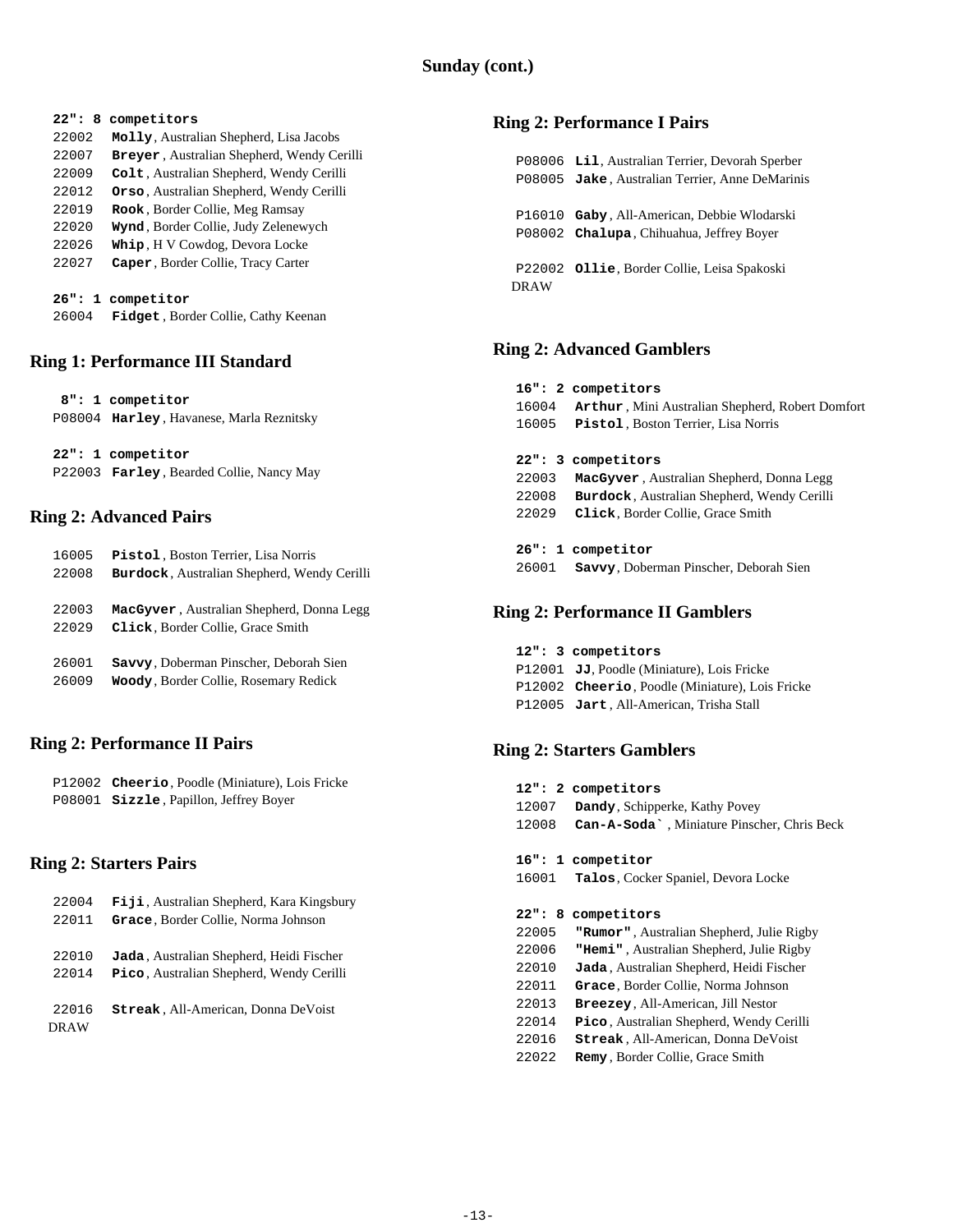### **Sunday (cont.)**

### **Ring 2: Performance I Gamblers**

# **8": 3 competitors** P08002 **Chalupa**, Chihuahua, Jeffrey Boyer P08005 **Jake** , Australian Terrier, Devorah Sperber P08006 **Lil**, Australian Terrier, Devorah Sperber  **12": 2 competitors** P12003 **Peewee** , Poodle (Miniature), Lois Fricke P12008 **Zeus** , Pug, Cassi Isachsen  **16": 2 competitors** P16007 **Mollee** , Border Collie, Pat Cameron P16010 **Gaby** , All-American, Debbie Wlodarski  **22": 1 competitor** P22001 **Lucy** , All-American, Trisha Stall

### **Ring 2: Starters Standard**

| 12007 | 12": 1 competitor<br>Dandy, Schipperke, Kathy Povey                          |
|-------|------------------------------------------------------------------------------|
| 16004 | 16": 1 competitor<br><b>Arthur, Mini Australian Shepherd, Robert Domfort</b> |
|       | 22": 8 competitors                                                           |
| 22005 | <b>"Rumor"</b> , Australian Shepherd, Julie Rigby                            |
| 22006 | "Hemi", Australian Shepherd, Julie Rigby                                     |
| 22010 | Jada, Australian Shepherd, Heidi Fischer                                     |
| 22011 | Grace, Border Collie, Norma Johnson                                          |
| 22013 | <b>Breezey, All-American, Jill Nestor</b>                                    |
| 22014 | <b>Pico</b> , Australian Shepherd, Wendy Cerilli                             |
| 22016 | <b>Streak, All-American, Donna DeVoist</b>                                   |

22028 **Reef** , Border Collie, Tracy Carter

### **Ring 2: Performance I Standard**

 **8": 1 competitor**

P08006 **Lil**, Australian Terrier, Devorah Sperber

#### **12": 3 competitors**

 P12003 **Peewee** , Poodle (Miniature), Lois Fricke P12005 **Jart** , All-American, Trisha Stall P12008 **Zeus** , Pug, Cassi Isachsen

| 16": 2 competitors                        |
|-------------------------------------------|
| P16007 Mollee, Border Collie, Pat Cameron |

P16010 **Gaby** , All-American, Debbie Wlodarski

#### **22": 1 competitor**

P22001 **Lucy** , All-American, Trisha Stall

#### **Ring 2: Advanced Snooker**

|       | 16": 2 competitors                                      |  |
|-------|---------------------------------------------------------|--|
| 16004 | <b>Arthur, Mini Australian Shepherd, Robert Domfort</b> |  |
| 16005 | Pistol, Boston Terrier, Lisa Norris                     |  |
|       |                                                         |  |
|       | 22": 3 competitors                                      |  |
| 22003 | <b>MacGyver</b> , Australian Shepherd, Donna Legg       |  |
| 22008 | <b>Burdock, Australian Shepherd, Wendy Cerilli</b>      |  |
| 22029 | Click, Border Collie, Grace Smith                       |  |
|       |                                                         |  |
|       | 26": 1 competitor                                       |  |
| 26002 | Duke, All-American, Kara Kingsbury                      |  |
|       |                                                         |  |
|       | ing 2: Performance II Snooker                           |  |
|       |                                                         |  |

#### **Ring 2: Performance II Snooker**

```
 8": 1 competitor
P08001 Sizzle , Papillon, Jeffrey Boyer
```
#### **12": 4 competitors**

- P12001 **JJ**, Poodle (Miniature), Lois Fricke P12002 **Cheerio**, Poodle (Miniature), Lois Fricke P12003 **Peewee** , Poodle (Miniature), Lois Fricke P12005 **Jart** , All-American, Trisha Stall  **16": 1 competitor**
- P16006 **Maurice**, Australian Shepherd, Robert Domfort
- **22": 1 competitor** P22001 **Lucy** , All-American, Trisha Stall

### **Ring 2: Starters Snooker**

 **12": 1 competitor** 12008 **Can-A-Soda`** , Miniature Pinscher, Chris Beck

#### **22": 8 competitors**

**Fiji** , Australian Shepherd, Kara Kingsbury **Jada** , Australian Shepherd, Heidi Fischer **Grace**, Border Collie, Norma Johnson **Breezey**, All-American, Jill Nestor **Pico** , Australian Shepherd, Wendy Cerilli **Streak** , All-American, Donna DeVoist **Blade**, Border Collie, Cathy Keenan **Reef** , Border Collie, Tracy Carter

### **Ring 2: Performance I Snooker**

| 8": 3 competitors                                |
|--------------------------------------------------|
|                                                  |
| P08002 Chalupa, Chihuahua, Jeffrey Boyer         |
| P08005 Jake, Australian Terrier, Devorah Sperber |
| P08006 Lil, Australian Terrier, Devorah Sperber  |
|                                                  |
| 12": 1 competitor                                |

P12008 **Zeus** , Pug, Cassi Isachsen